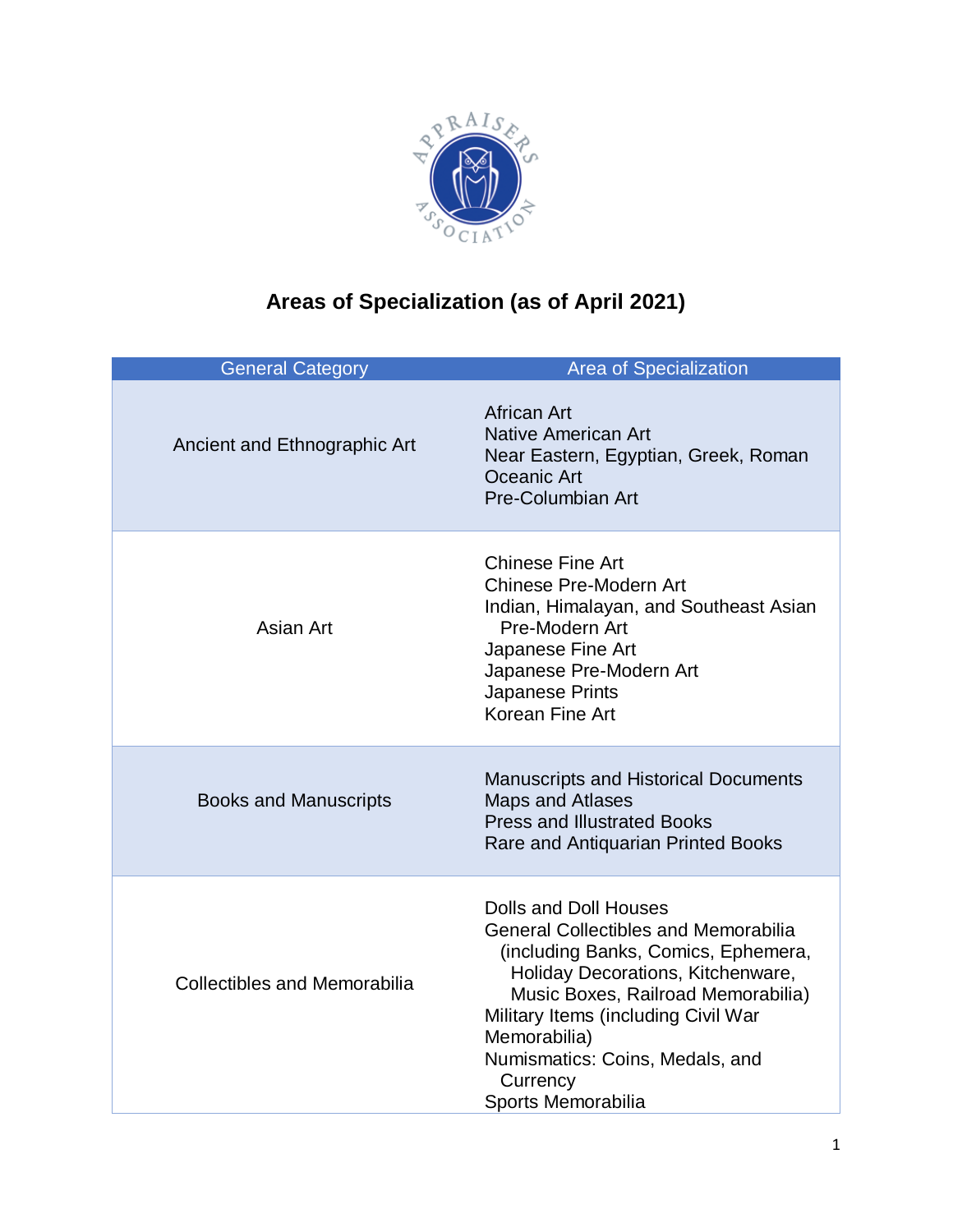|                                      | <b>Stamps and Postal History</b><br>Toys and Games (including Chess Sets<br>and Model Trains)                                                                                                                                                                                                                                                                                                                                                               |
|--------------------------------------|-------------------------------------------------------------------------------------------------------------------------------------------------------------------------------------------------------------------------------------------------------------------------------------------------------------------------------------------------------------------------------------------------------------------------------------------------------------|
| <b>Fine Art</b>                      | 19 <sup>th</sup> Century European Art<br>African-American Art<br>American Art<br>Australian Art (including Aboriginal)<br>California and Western Art<br>Contemporary Asian Art<br><b>Impressionist and Modern Art</b><br><b>Latin American Art</b><br>Old Master Paintings and Drawings<br>Outsider/Self-Taught Art<br><b>Period Frames</b><br>Postwar, Contemporary, and Emerging<br>Art<br><b>Prints</b><br><b>Russian Art</b><br>Sporting and Animal Art |
| <b>Furniture and Decorative Arts</b> | 20 <sup>th</sup> Century Decorative Arts and Design<br><b>American Folk Art</b><br><b>American Furniture and Decorative Arts</b><br><b>Art Glass</b><br>American and European Pottery and<br>Porcelain<br><b>Clocks</b><br><b>Continental Decorations and Early</b><br>European Works of Art<br><b>English Furniture and Decorative Arts</b><br>Silver<br><b>Stained Glass</b>                                                                              |
| Gems and Jewelry                     | Antique and Period Gems and Jewelry<br><b>Diamonds and Gemstones</b><br><b>Modern Gems and Jewelry</b><br>Watches                                                                                                                                                                                                                                                                                                                                           |
|                                      |                                                                                                                                                                                                                                                                                                                                                                                                                                                             |